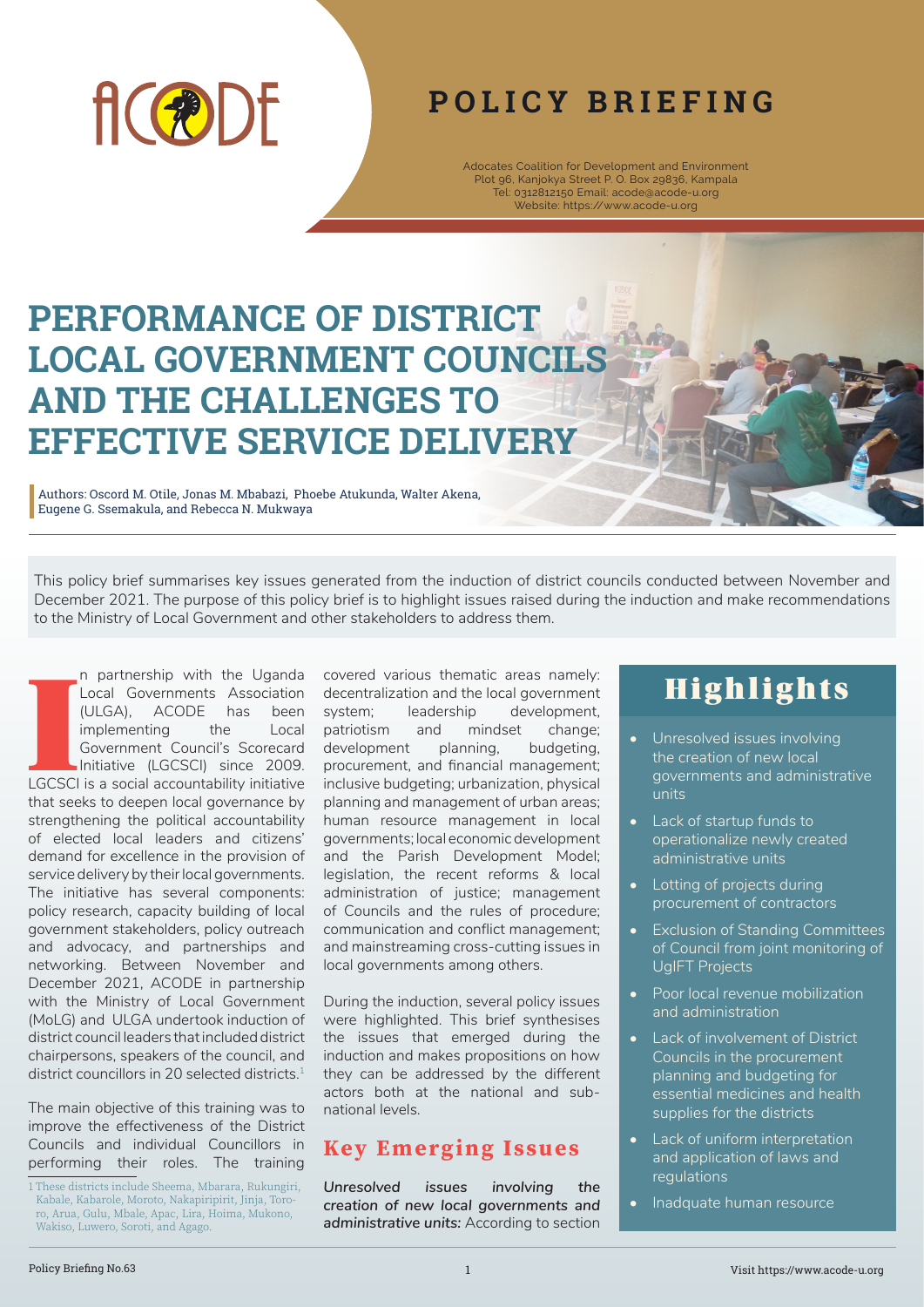188 of the Local Governments Act (1997, as amended), "at the creation of a new local government unit, the Minister shall ensure the equitable sharing of property between the parent and new local governments". Similarly, Section 4 of the LGA, classifies cities as local governments equivalent to districts. However, the creation of 10 regional cities was undertaken with no guidance on allocating or sharing immovable assets that initially belonged to the districts from which the cities were created.<sup>2</sup> This has become a contentious matter between the 10 regional city councils and the parent districts whose council resolutions created the cities. The Attorney General in a letter dated October 18, 2021, advised the 10 districts that assets owned by the parent districts be transferred to newly created cities. Chairpersons of the districtsfrom which cities were created were dissatisfied with the opinion of the attorney general<sup>3</sup> and on November 15, 2021, petitioned the Attorney General requesting him to revise his legal opinion. This matter has not been resolved yet.

*Lack of startup funds for relocation of administrative headquarters of parent districts from which cities were created:* The creation of cities resulted in the alteration of boundaries that required district administrations to move their operation to other areas out of the cities' jurisdiction. For instance, Jinja District relocated to Kagoma County, Arua to Ayivu Sub-county, Gulu to Awach, Soroti to Katine, Mbale to Busoba Subcounty, Lira to Ogur sub-county, Hoima to Kitoba Sub-county, and Mbarara to Bwizibwera sub-county among others. The 10 districts that were affected by the creation of the cities were not provided startup funds just like newly created districts. The district leaders have been agitated by the lack of support by the central government to relocate to new areas.

*Lack of start up funds to operationalise newly created administrative units:* Prior to 2021, government approved the creation of 364 subcounties and 352 town councils. However during the induction it was observed that these subcounties and town councils were not operational on the account of lack of funding. It was further reported that these

subcounties lack approved budgets and work plans that affected their take off.<sup>4</sup>

*Lotting of projects during procurement of contractors:* Another serious concern that prominently emerged during the training of the district leaders was the lotting of contracts during the procurement for construction works for seed schools and health centres IIIs under the Uganda Intergovernmental Fiscal Transfers (UgIFT) programme. There were reports where a single contractor is given a contract to construct infrastructure on four different sites in the implementation of the UgIFT programme. District leaders reported that this has caused several delays in the delivery of construction works thus affecting timelines for the completion of projects. This has contributed to challenges such as incomplete and abandoned construction projects, especially where contractors are overstretched. It was further noted that local contractors have limited capacity to undertake and successfully deliver some of these projects. Some local governments complained that contracting under this program is done by the central government ministries, yet local governments can undertake their procurement processes. This concern was mainly registered in the districts of Kabarole, Mbarara, Hoima, and Kabale among others.

*Exclusion of Standing Committees of Council from joint monitoring of UgIFT Projects:* Reports from the district councils indicated that standing committees are excluded from participating in joint monitoring for the UgIFT programme projects. Section 1.3(ii) of the Program Operations Manual provides the categories of district leaders responsible for monitoring including Chairperson/Mayor, Executive, and Standing Committees. Additionally, a circular issued by the PSST to all local government Accounting Officers (May 24, 2020; Ref: BPD 86/107/01) on contract management and safeguard requirements under UgIFT requires that there should be joint contract supervision and management. It provides for monthly joint monitoring of construction sites with all project management teams, political leaders, and community leaders and monthly site meetings among others. On the contrary, it was reported that monitoring of UgIFT projects is a preserve of the technical officers and the District Executive Committees.<sup>5</sup> This practice disregards the circular on contract management and safeguards requirements under UgIFT which mandates all political leaders, technical officers, and members of the community to participate in the monitoring.

*Poor local revenue mobilization and administration:* Most local governments are faced with the challenge of poor local revenue mobilization and administration. This has severely affected the financing and functioning of local councils. Given that the District Councils are expected to operate within 20 per cent of local revenue realized by the local government from the previous fiscal year to run their business,6 some local governments collect meagre revenue that cannot allow them to conduct all the business of councils. It was reported that this is even worse in lower local councils where they are not able to realise resources to hold at least four mandatory council meetings. Some district councils reported that they struggle to realise resources to enable them to hold a minimum of six council meetings as a requirement of the law and all the meetings of standing committees.<sup>7</sup> Also due to inadequate local revenue, members of the council have not been able to regularly undertake service delivery monitoring.

*Lack of involvement of District Councils in the procurement planning and budgeting for essential medicines and health supplies for the districts:* Through the induction of the district councils, it was observed that the National Medical Stores (NMS) shares the Indicative Planning Figures (IPFs) directly with the Chief Administrative Officers, District Health Officers, and Health Units In-charge to guide the procurement planning and budgeting for essential medicines and health supplies for the districts. However, the district chairpersons and the councillors are not always involved in this process yet they are expected to verify the quantities of the health supplies, monitor the quality of health service delivery, and demand accountability from the district health technical teams regarding the management of medicines and health

<sup>2</sup> Republic of Uganda – The Consolidated Auditor General's Report for FY 2020/2021, p.44.

<sup>3</sup> The 10 parent districts whose council resolutions created 10 regional cities that commenced operations on July 1, 2020 included; Mbarara, Kabarole, Hoima, Arua, Gulu, Lira, Soroti, Mbale, Jinja, and Masaka.

<sup>4</sup> See, Report of the Public Service and Local Government Committee of Parliament on Status of Funding for Subcounties and Town Councils, January 2019

<sup>5</sup> Also see MoFPED (2020). The 2nd Joint Monitoring Report of Seed Secondary Schools and Upgrade of Health Centre IIs to III conducted (October 2020), p.4.

<sup>6</sup> See First Schedule, Regulation 4 of the Local Governments Act, Cap 243.

<sup>7</sup> See Section 28 and the Third Schedule, Part III of the Local Governments Act, Cap 243.